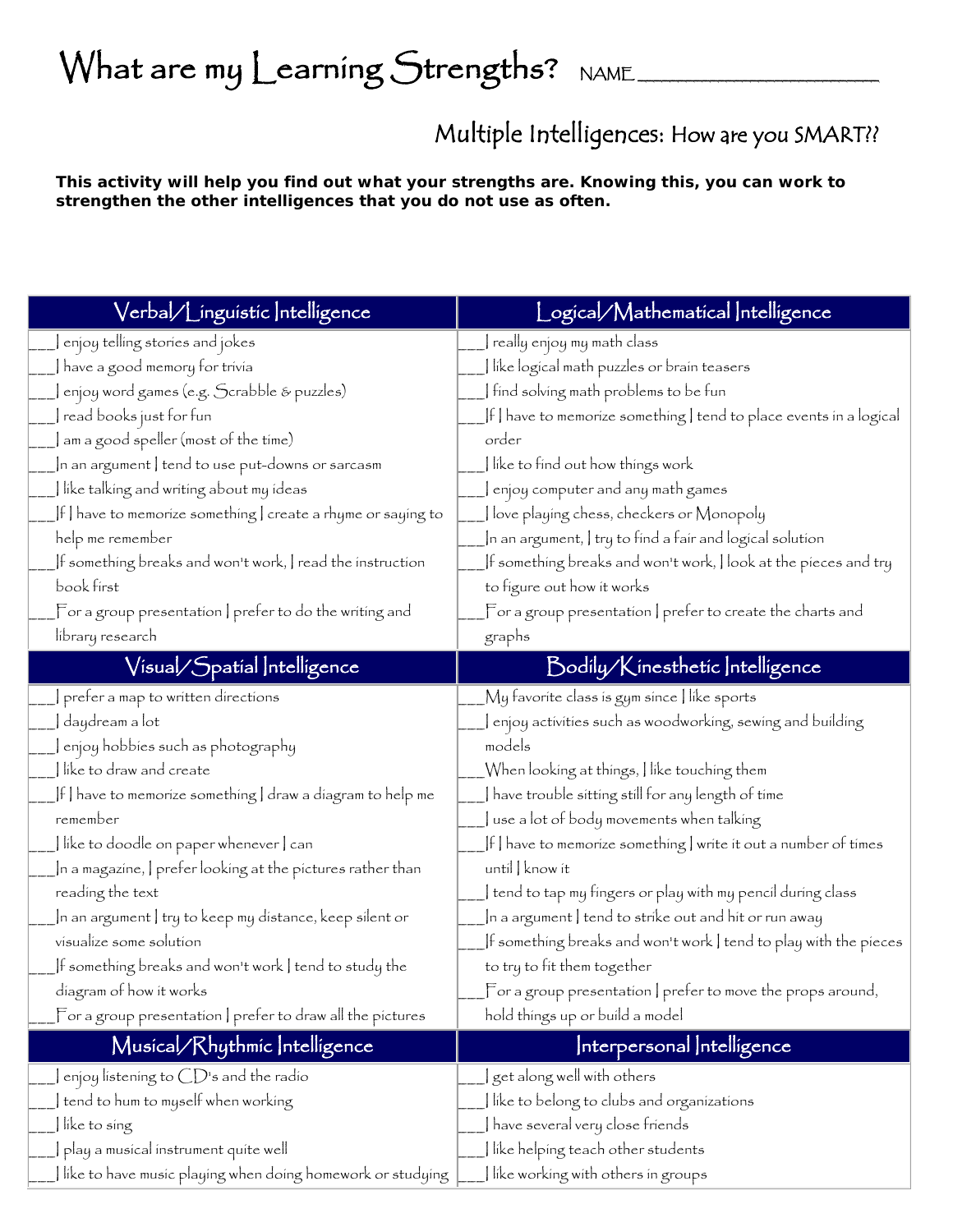| If   have to memorize something   try to create a rhyme about                                                                                                                                                  | Fríends ask my advíce because   seem to be a natural leader                                                                        |
|----------------------------------------------------------------------------------------------------------------------------------------------------------------------------------------------------------------|------------------------------------------------------------------------------------------------------------------------------------|
| the event                                                                                                                                                                                                      | If I have to memorize something I ask someone to quiz me to see if                                                                 |
| an argument   tend to shout or punch or move in some sort of                                                                                                                                                   | know it                                                                                                                            |
| rhythm                                                                                                                                                                                                         | In an argument   tend ask a fríend or some person in authoríty for                                                                 |
| can remember the melodies of many songs                                                                                                                                                                        | help                                                                                                                               |
| If something breaks and won't work $ $ tend to tap my fingers to $ $                                                                                                                                           | If something breaks and won't work   try to find someone who can                                                                   |
| a beat while   figure it out                                                                                                                                                                                   | help me                                                                                                                            |
| $\sqrt{\frac{1}{100}}$ $\sqrt{\frac{1}{100}}$ $\sqrt{\frac{1}{100}}$ $\sqrt{\frac{1}{100}}$ $\sqrt{\frac{1}{100}}$ $\sqrt{\frac{1}{100}}$ $\sqrt{\frac{1}{100}}$ $\sqrt{\frac{1}{100}}$ $\sqrt{\frac{1}{100}}$ | For a group presentation I like to help organize the group's                                                                       |
| popular tune or use music                                                                                                                                                                                      | efforts                                                                                                                            |
| Intrapersonal Intelligence                                                                                                                                                                                     | Naturalist Intelligence                                                                                                            |
| like to work alone without anyone bothering me                                                                                                                                                                 | am keenly aware of my surroundings and of what goes on                                                                             |
| like to keep a diary                                                                                                                                                                                           | around me                                                                                                                          |
| like myself (most of the time)                                                                                                                                                                                 | llove to go walking in the woods and looking at the trees and                                                                      |
| don't like crowds                                                                                                                                                                                              | flowers                                                                                                                            |
| know what am good at and what am weak at                                                                                                                                                                       | enjoy gardening                                                                                                                    |
| find that am strong-willed, independent and don't follow                                                                                                                                                       | like to collect things (e.g., rocks, sports cards, stamps, etc)                                                                    |
| the crowd                                                                                                                                                                                                      | As an adult, $ $ think $ $ would like to get away from the city and                                                                |
| If I have to memorize something I tend to close my eyes and                                                                                                                                                    | enjoy nature                                                                                                                       |
| feel the situation                                                                                                                                                                                             | If   have to memorize something,   tend to organize it into                                                                        |
| In an argument   will usually walk away until   calm down]                                                                                                                                                     | categories                                                                                                                         |
| If something breaks and won't work, I wonder if it's worth                                                                                                                                                     | enjoy learning the names of living things in our environment, such                                                                 |
| fixing up                                                                                                                                                                                                      | as flowers and trees                                                                                                               |
| $\mathop{\mathsf{For}}\nolimits$ a group presentation $\mathop{\mathsf{I}\nolimits}\nolimits$ like to contribute something that                                                                                | In an argument I tend to compare my opponent to someone or                                                                         |
| is uniquely mine, often based on how   feel                                                                                                                                                                    | something   have read or heard about and react accordingly                                                                         |
|                                                                                                                                                                                                                | [f something breaks down, ] look around me to try and see what ]                                                                   |
|                                                                                                                                                                                                                | can find to fix the problem                                                                                                        |
|                                                                                                                                                                                                                | $\overline{\Gamma}$ or a group presentation   prefer to organize and classify the<br>information into categories so it makes sense |
|                                                                                                                                                                                                                |                                                                                                                                    |
|                                                                                                                                                                                                                |                                                                                                                                    |
|                                                                                                                                                                                                                | TOTAL SCORE                                                                                                                        |
| Verbal/Linguistic                                                                                                                                                                                              | Musical/Rhythmic                                                                                                                   |
| _ogical/Mathematical                                                                                                                                                                                           | nterpersonal                                                                                                                       |
| Visual/Spatial                                                                                                                                                                                                 | ntrapersonal                                                                                                                       |
| Bodily/Kinesthetic                                                                                                                                                                                             | Naturalist                                                                                                                         |

I-------------------------------------------------------------------------------------------I

Research shows that all human beings have at least eight different types of intelligence. Depending on your background and age, some intelligences are more developed than others.

 $10$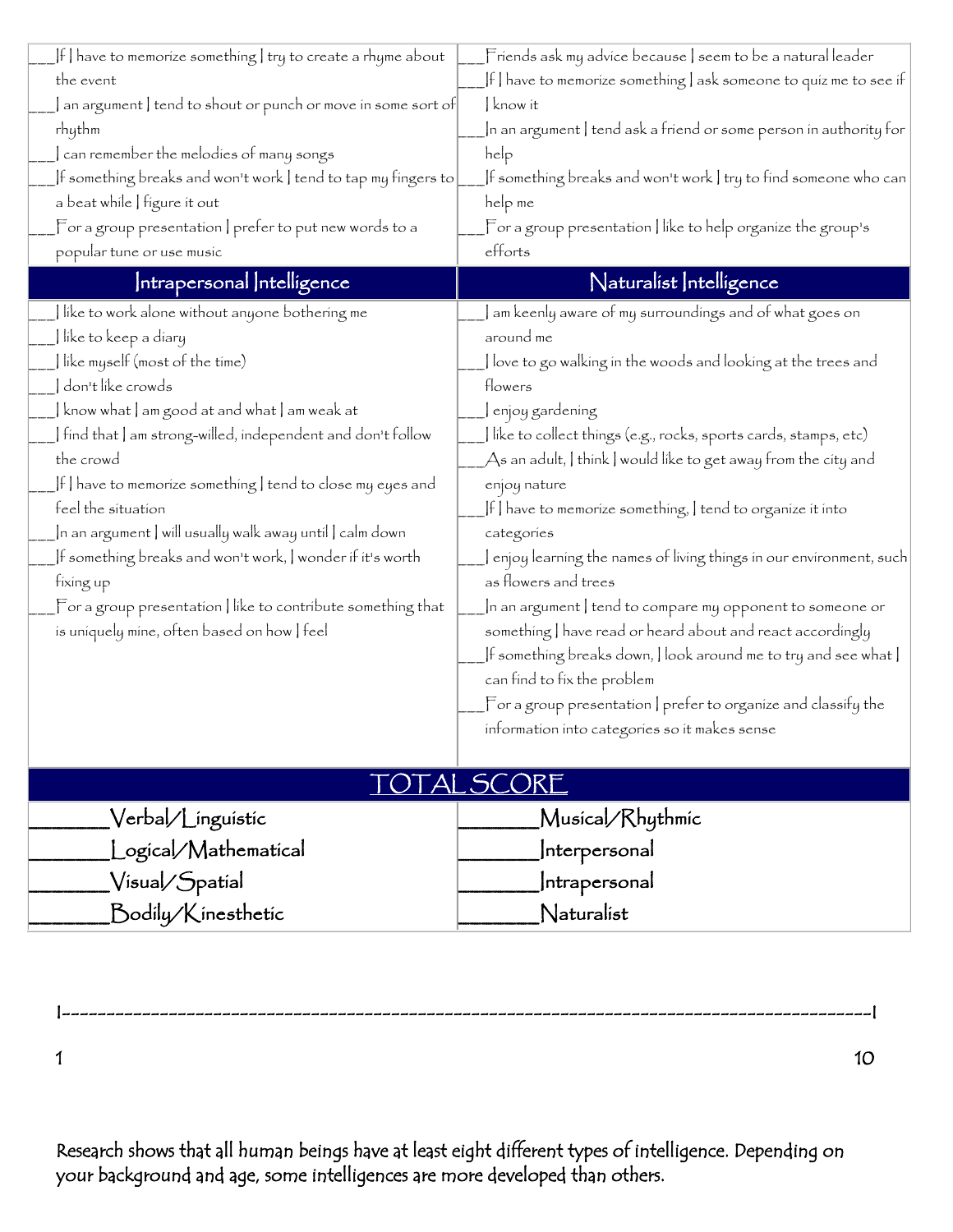# Multiple Intelligences

#### Verbal-linguistic

Verbal-linguistic learners have highly developed auditory skills, enjoy reading and writing, like to play word games, and have a good memory for names, dates, and places. They like to tell stories, and get their point across. You learn best by saying and hearing words. Poets, writers, and people who speak a great deal in their jobs (like teachers) probably have a high degree of verbal-linguistic intelligence.

### Musical-Rhythmic

Musical-rhythmic learners are sensitive to the sounds in their environment, including the inflections in the human voice. They enjoy music, and may listen to music when they study or read. They are skilled at pitch and rhythm. Learning through melody and music works well for people with high musical-rhythmic intelligence. Singers, conductors, and composers obviously have a high musical-rhythmic intelligence. Anyone who enjoys, understands, and uses various elements of music probably has a high degree of musical-rhythmic intelligence.

## Logical-Mathematical

Logical-mathematical intelligence is often linked with the term "scientific thinking." Logical-mathematical people like to explore patterns and relationships, like to experiment with things you don't understand, ask questions, and enjoy well-ordered tasks. They like to work with numbers and relish opportunities to solve problems via logical reasoning. They learn best by classifying information, using abstract thought, and looking for common basic principles and patterns. Many scientists have a high degree of logical-mathematical intelligence.

## Visual-Spatial

Visual-spatial people work well maps, charts, diagrams, and visual arts in general. They are able to visualize clear mental images. They like to design and create things. They learn best by looking at pictures and watching videos. Sculptors, painters, architects, surgeons, and engineers are a few professions that require people with welldeveloped visual-spatial abilities.

## Bodily-Kinesthetic

Bodily-kinesthetic learners use bodily sensations to gather information. They have good balance and coordination and are good with their hands. Learning activities that provide physical activities and hands-on learning experiences work well for them. People with highly developed bodily-kinesthetic abilities include carpenters, mechanics, dancers, gymnasts, swimmers, and jugglers.

#### Intrapersonal